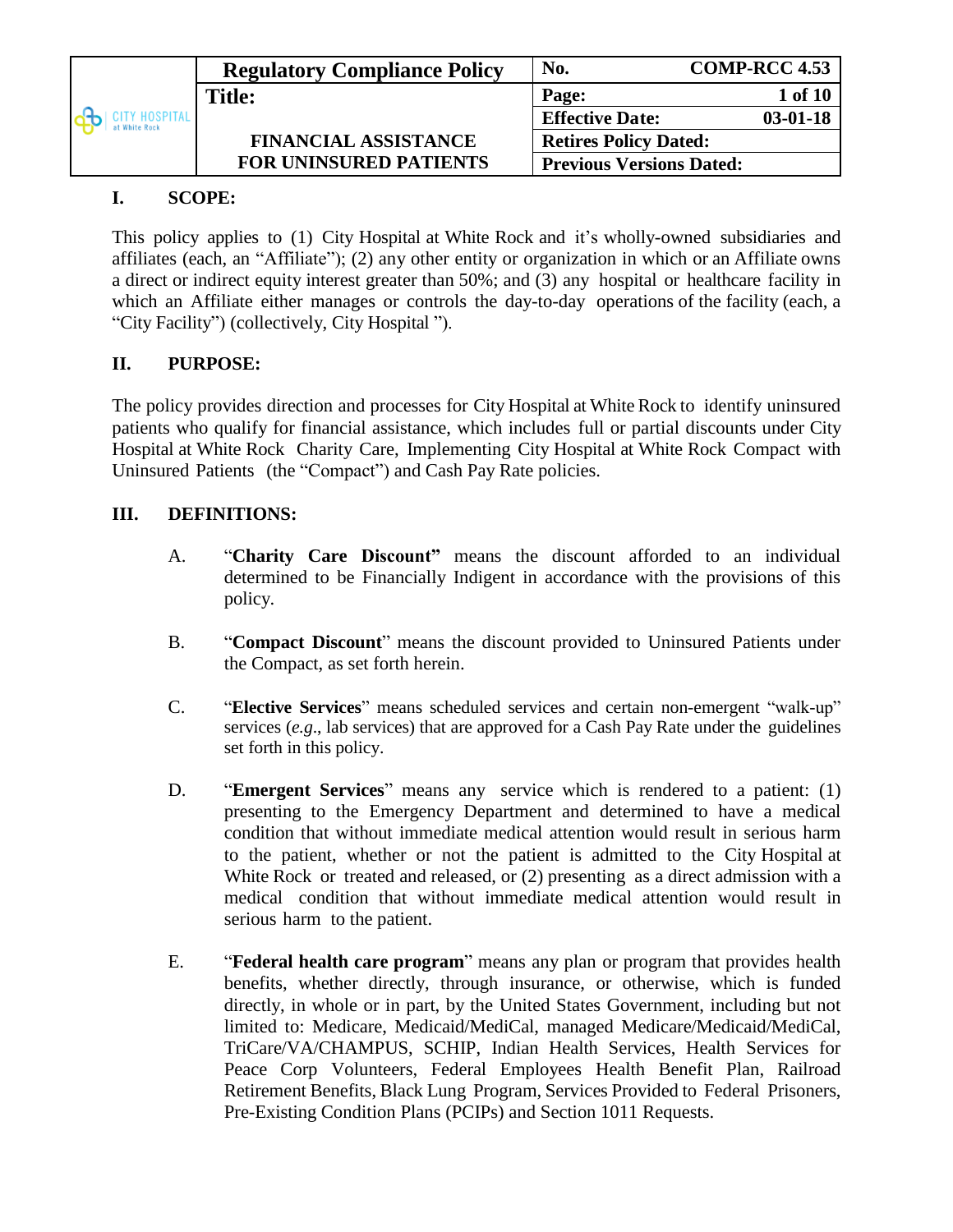|                                        | <b>Regulatory Compliance Policy</b> | No.                             | <b>COMP-RCC 4.53</b> |  |
|----------------------------------------|-------------------------------------|---------------------------------|----------------------|--|
|                                        | <b>Title:</b>                       | Page:                           | 2 of 10              |  |
| tu <b>y hospit</b> al<br>at White Rock |                                     | <b>Effective Date:</b>          | 03-01-2018           |  |
|                                        | <b>FINANCIAL ASSISTANCE</b>         | <b>Retires Policy Dated:</b>    |                      |  |
|                                        | <b>FOR UNINSURED PATIENTS</b>       | <b>Previous Versions Dated:</b> |                      |  |

- F. "**Gross Charge**" means the list price on a City Hospital at White Rock Charge Description Master, and represents the amount the Uninsured Patient is obligated to pay prior to any discount contemplated under this policy or the policies incorporated into this policy by reference.
- G. "**Financially Indigent**" means an Uninsured Patient with an annual income below 200% of the Federal Poverty Level.
- H. "**Health Insurance Policy**" means any Federal health care program, personal or group health policy or plan, whether fully insured or self-funded, which has as its primary purpose the reimbursement, in whole or in part, of medical services provided to a covered patient.
- I. **"Income"** means the sum of the total yearly gross income.
- J. "**Non-Covered Services**" means those services not covered by a patient's Health Insurance Policy. This definition includes services not covered (i) as a result of a pre-existing condition exclusion; (ii) because a patient has exhausted his or her benefits; (iii) because they are denied through a Health Insurance Policy's preauthorization process; and (iv) services for which the patient has elected to opt out of his or her Health Insurance Policy coverage and to pay out of pocket. For purposes of a Federal health care program beneficiary, "Non-Covered Services" means only those services that are statutorily excluded from coverage. Patient copays and deductibles are not considered "Non-Covered Services."
- K. "**Uninsured Patient**" means a patient at a City Hospital at White Rock who has no Health Insurance Policy in force at any time during which the patient receives treatment at the City Hospital at White Rock.

#### **IV. POLICY:**

All Uninsured Patients receiving care at City Hospital at White Rock will be treated with respect and in a professional manner before, during and after receiving care. City Hospital at White Rock will provide Uninsured Patients with financial counseling, including assistance applying for state and federal health care programs such as Medicare and Medicaid, and for available coverage under the Affordable Care Act. Uninsured Patients who do not qualify for any state or federal health care program, and who qualify as Financially Indigent in accordance with the processes set forth below, will receive Charity Care Discounts. Uninsured Patients who do not qualify for any state or federal health care program, and who do not quality for Charity Care Discounts, may be eligible for financial assistance either under Regulatory Compliance policies COMP-RCC 4.56 Implementing City Hospital at White Rock Compact with Uninsured Patients ("Compact Policy") or COMP-RCC 4.57 Cash Pay Rates ("Cash Pay Rate Policy"), which policies are incorporated into this policy by reference. Individuals who are not Uninsured Patients are not eligible for the Charity Care or other discounts described in this Policy, but may be eligible for discounts under City Hospital at White Rock policy for reduction or waivers of copayments or deductibles in certain cases (see Regulatory Compliance policy COMP-RCC 4.02 Reduction or Waiver of Co-Payments and Deductibles)

| <b>Regulatory Compliance Policy</b> | No. | <b>COMP-RCC 4.53</b> |
|-------------------------------------|-----|----------------------|
|-------------------------------------|-----|----------------------|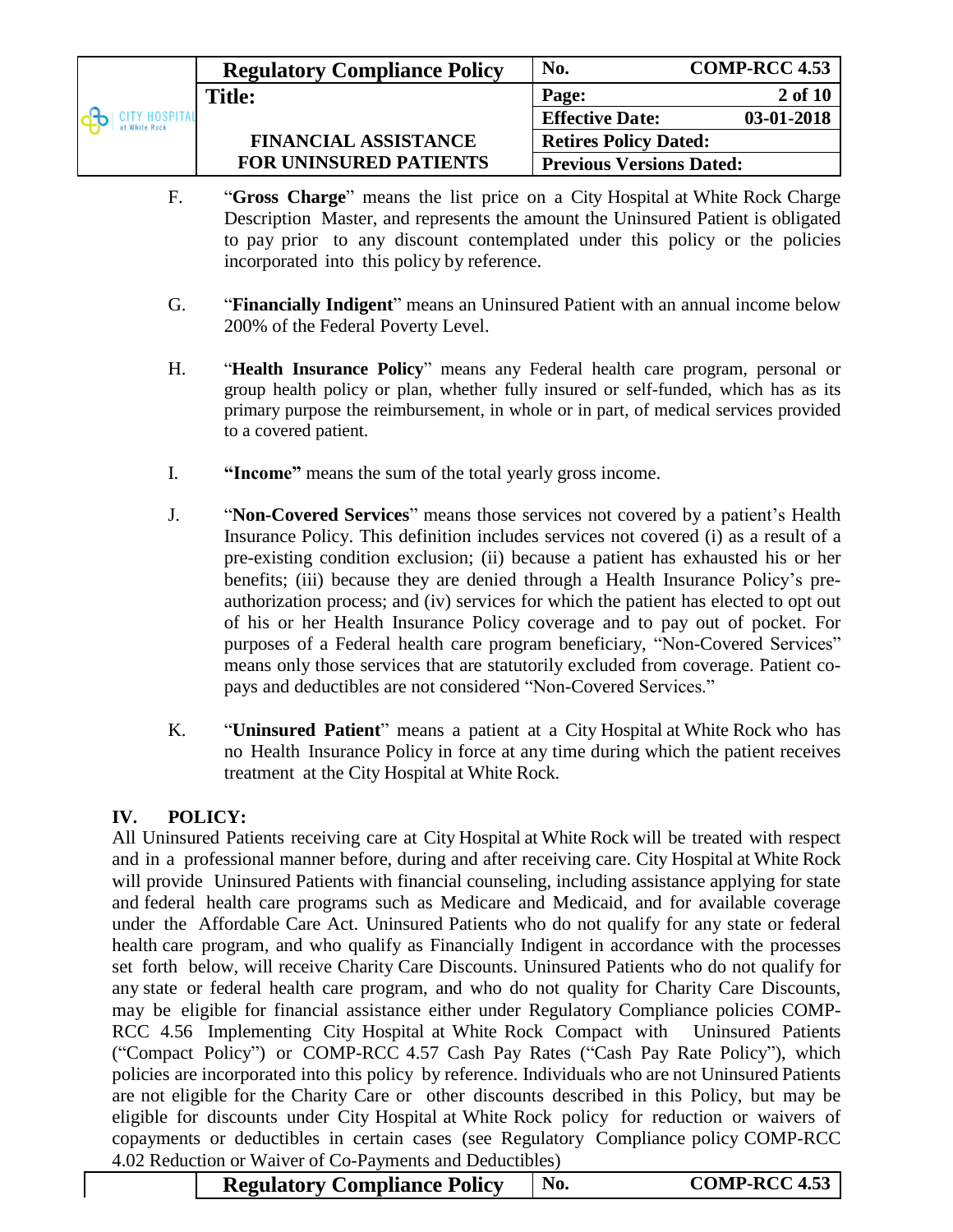|              | <b>Title:</b>                 | Page:                           | 3 of 10    |
|--------------|-------------------------------|---------------------------------|------------|
|              |                               | <b>Effective Date:</b>          | 03-01-2018 |
| CITY HOSPITA | <b>FINANCIAL ASSISTANCE</b>   | <b>Retires Policy Dated:</b>    |            |
|              | <b>FOR UNINSURED PATIENTS</b> | <b>Previous Versions Dated:</b> |            |

This policy applies to City Hospital at White Rock except to the extent it is inconsistent with any applicable state law, in which case such state law controls. State-specific procedures, including but not limited to procedures for identifying Charity Care Discounts to report to appropriate agencies under applicable federal or state health care program requirements, will be documented in job aids, addenda to this policy or in separate policies. In the event that City Hospital at White Rock is operated as a facility exempt from taxation under Section  $501(c)(3)$  of the Internal Revenue Code, the requirements and conditions of such exemption (including but not limited to Section  $501(r)$  of the Internal Revenue Code) will control, and facility-specific procedures will be documented in job aids, addenda to this policy or in separate policies. Further, to the extent this Policy is inconsistent with any applicable purchase, management, joint venture or other affiliation agreement, such agreement controls and the hospital-specific procedures will be documented in job aids, addenda to this policy, or in separate policies.

Any state-specific or facility-specific addendum to this Policy which establishes procedures or requirements that vary from those described in this Policy must be reviewed by the City Hospital at White Rock Law Department and approved in writing by the Chief Financial Officer for the affected facilities and the City Hospital at White Rock Chief Financial Officer Finance, or his or her designee.

### **V. PROCEDURE:**

A. Financial Counseling

City Hospital at White Rock will provide Uninsured Patients with financial counseling, including assistance applying for state and federal health care programs such as Medicare and Medicaid, and for available coverage under the Affordable Care Act. If Uninsured Patients are not eligible for governmental assistance or other coverage, the Financial Counselors will inform the patients about this policy and assist with the application process. The Financial Counselors must never indicate or suggest to Uninsured Patients that they will be relieved of all or a portion of the debt through financial assistance until the determination has been made that the patient is eligible for such assistance.

- B. Charity Care Application Process
	- 1. Presumptive Charity

The following is a listing of types of accounts where financial assistance is considered to be automatic and may be approved for financial assistance without a financial assistance application or documentation of Income:

- Medicaid accounts-Exhausted Days/Benefits
- Medicaid spend down accounts
- Medicaid or Medicare Dental denials
- Medicare Replacement accounts with Medicaid as secondarywhere Medicare Replacement plan left patient with responsibility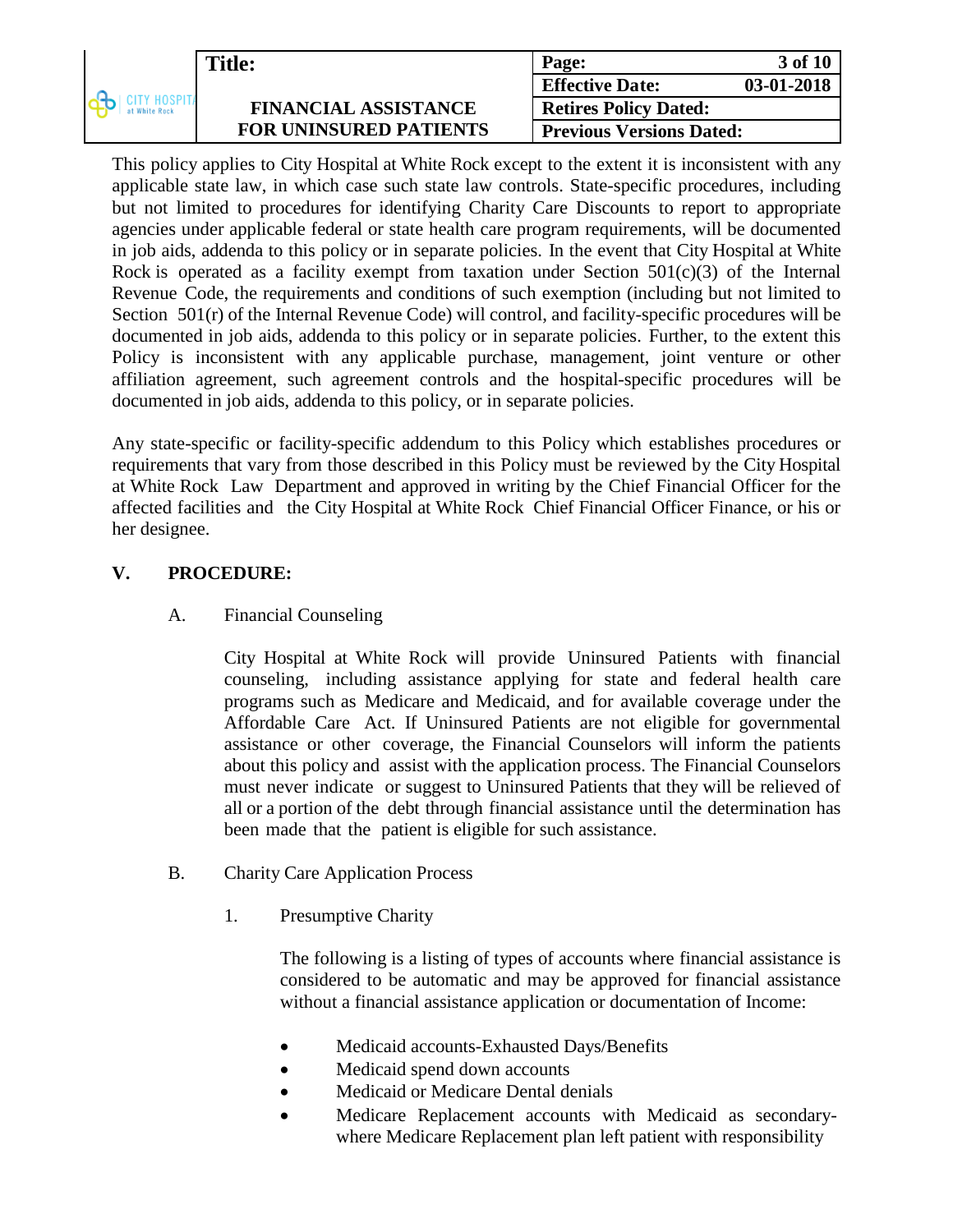|               | <b>Regulatory Compliance Policy</b> | No.                             | <b>COMP-RCC 4.53</b> |  |
|---------------|-------------------------------------|---------------------------------|----------------------|--|
|               | <b>Title:</b>                       | Page:                           | <b>4 of 10</b>       |  |
| at White Rock |                                     | <b>Effective Date:</b>          | 03-01-2018           |  |
|               | <b>FINANCIAL ASSISTANCE</b>         | <b>Retires Policy Dated:</b>    |                      |  |
|               | <b>FOR UNINSURED PATIENTS</b>       | <b>Previous Versions Dated:</b> |                      |  |

2. Application

Uninsured Patients who do not qualify for a presumptive charity determination must complete an application to document financial need.

- a. Patients requesting charity care assistance must verify the number of people in the patient's household.
	- (1) Adult Patients

In calculating the number of people in an adult patient's household, include the patient, the patient's spouse and any dependents of the patient or the patient's spouse

(2) Minor Patients

In calculating the number of people in a minor patient's household, include the patient, the patient's mother, dependents of the patient's mother, the patient's father, and dependents of the patient's father

- b. Patients requesting charity care assistance must verify their income and provide the documentation requested as set forth in the Assistance Application.
	- (1) Adult Patients. For adult patients, determine the Income of the patient and other adult members of the patient's household. If and to the extent required by law, the hospital may consider other financial assets of the patient and the patient's family and the patient's or the patient's family's ability to pay, as reflected in the applicable state-specific job aid, addendum or procedure
	- (2) Minor Patients. For minor patients, determine the Income from the patient and the patient's legal guardians or other individuals financially responsible for the patient's care. If and to the extent required by law, the facility may consider other financial assets of the patient and the patient's family and the patient's or the patient's family's ability to pay, as reflected in the applicable state-specific job aid, addendum or procedure.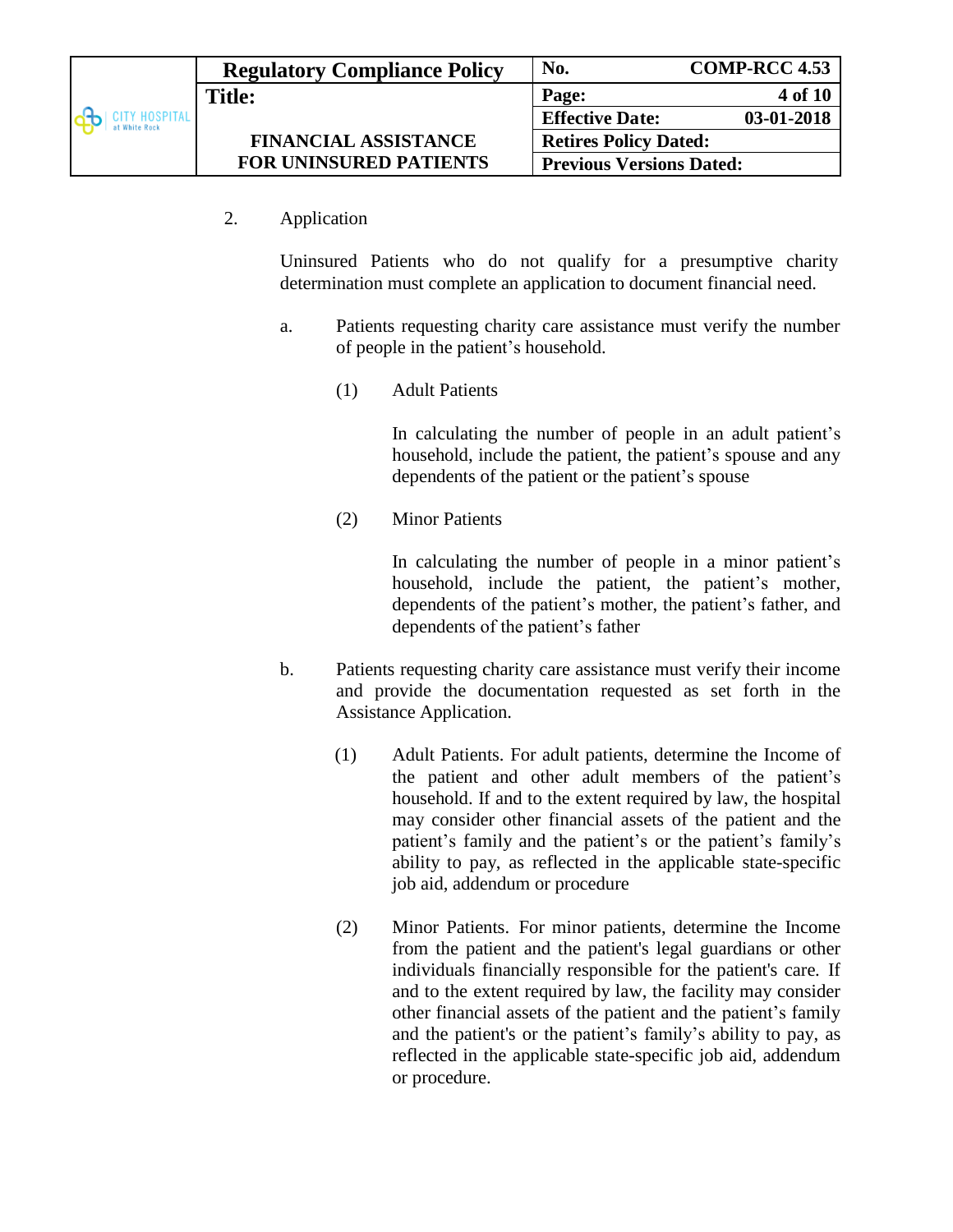|                              | <b>Regulatory Compliance Policy</b> | No.                             | <b>COMP-RCC 4.53</b> |
|------------------------------|-------------------------------------|---------------------------------|----------------------|
|                              | <b>Title:</b>                       | Page:                           | 5 of 10              |
| TY HOSPITAL<br>at White Rock |                                     | <b>Effective Date:</b>          | 03-01-2018           |
|                              | <b>FINANCIAL ASSISTANCE</b>         | <b>Retires Policy Dated:</b>    |                      |
|                              | <b>FOR UNINSURED PATIENTS</b>       | <b>Previous Versions Dated:</b> |                      |

(3) Homeless patients

Homeless (defined as patients who do not have a primary residence or reside with family or friends) are deemed to have no Income for purposes of the hospital's calculation of income. Documentation of Income is not required for homeless patients. To the extent that family members or others have been identified as financially responsible for the patient's care, income verification is required for such individuals in accordance with this policy in order to determine that individual's eligibility for financial assistance.

(4) Incarcerated Patients

Incarcerated patients (Hospital personnel should attempt to verify incarceration) may be deemed to have no income for purposes of the Hospital's calculation of Income, but only if their medical expenses are not covered by the governmental entity incarcerating them (*i.e.,* the Federal Government, the State or a County is responsible for the care) since in such event they are not uninsured patients. Income verification is still required for any other family members.

(5) Expired Patients

Expired patients' accounts may be reviewed for probate or other responsible parties before being considered for charity. Following such review, expired patients may be deemed to have no Income for purposes of the City Hospital at White Rock calculation of Income. City Hospital at White Rock will review the patient's financial status at the time of death to ensure that a Charity Care adjustment is appropriate (*e.g.,* no other guarantor appears on the patient account).

c. Documentation

Income and other information may be verified through any one of the following documents:

- Tax Returns (this is the preferred income verification document) (preceding two years)
- IRS Form W-2 (preceding two years)
- Wage and Earnings Statement (preceding three months)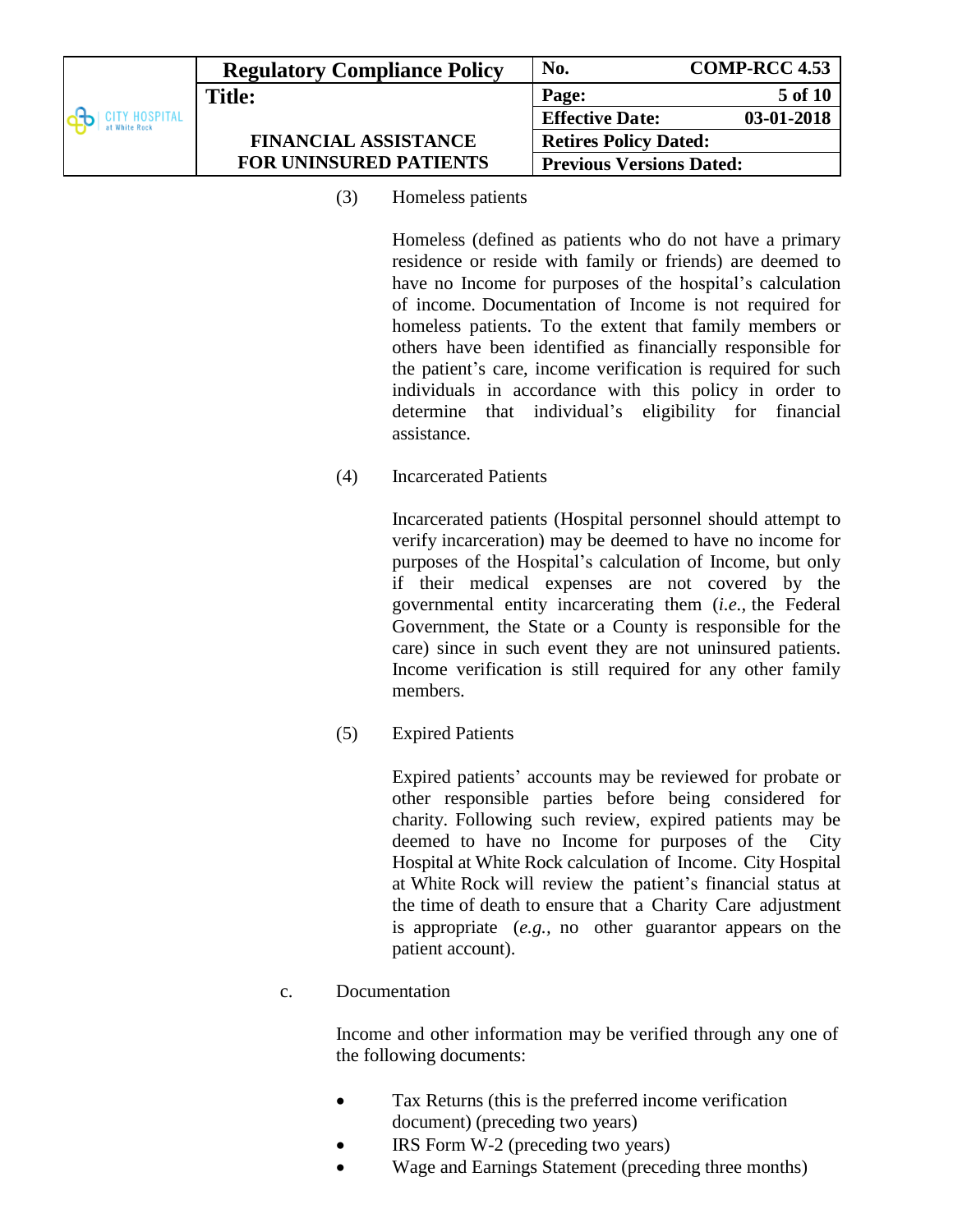|                                     | <b>Regulatory Compliance Policy</b> | No.                             | <b>COMP-RCC 4.53</b> |
|-------------------------------------|-------------------------------------|---------------------------------|----------------------|
|                                     | <b>Title:</b>                       | Page:                           | 6 of 10              |
| <b>TY HOSPITAL</b><br>at White Rock |                                     | <b>Effective Date:</b>          | 03-01-2018           |
|                                     | <b>FINANCIAL ASSISTANCE</b>         | <b>Retires Policy Dated:</b>    |                      |
|                                     | <b>FOR UNINSURED PATIENTS</b>       | <b>Previous Versions Dated:</b> |                      |
|                                     |                                     |                                 |                      |

- Pay Check Remittance (preceding three months)
- Social Security
- Worker's Compensation or Unemployment Compensation Determination Letters
- Qualification within the preceding 6 months for governmental assistance program (including food stamps, CDIC, Medicaid and AFDC)
- Telephone verification by the patient's employer of the patient's Income
- Bank statements, which indicate payroll deposits (preceding three months)

In cases where the patient is unable to provide documentation verifying Income, the Hospital may at its sole discretion verify the patient's Income in one of the following three ways:

- (1) The patient's written certification that the Income Information is true and accurate;
- (2) The written certification of the Hospital personnel completing the Assistance Application that the patient orally verified Hospital's calculation of Income Information as true and accurate, where allowed by state law; or
- (3) Credit Bureau Report (including the lack thereof).
- d. If the City Hospital at White Rock is unable to verify and document Income as described in sections (b) and (c) above, other information to demonstrate financial need including, but not limited to, the City Hospital at White Rock may consider the following:
	- (1) The patient's employment status, credit status, and capacity for future earnings
		- (a) Patients who are unemployed and do not qualify for a government program
		- (b) Patients who have no credit established and no Bad Debt collection accounts
		- (c) Patients with a lack of revolving credit account(s) information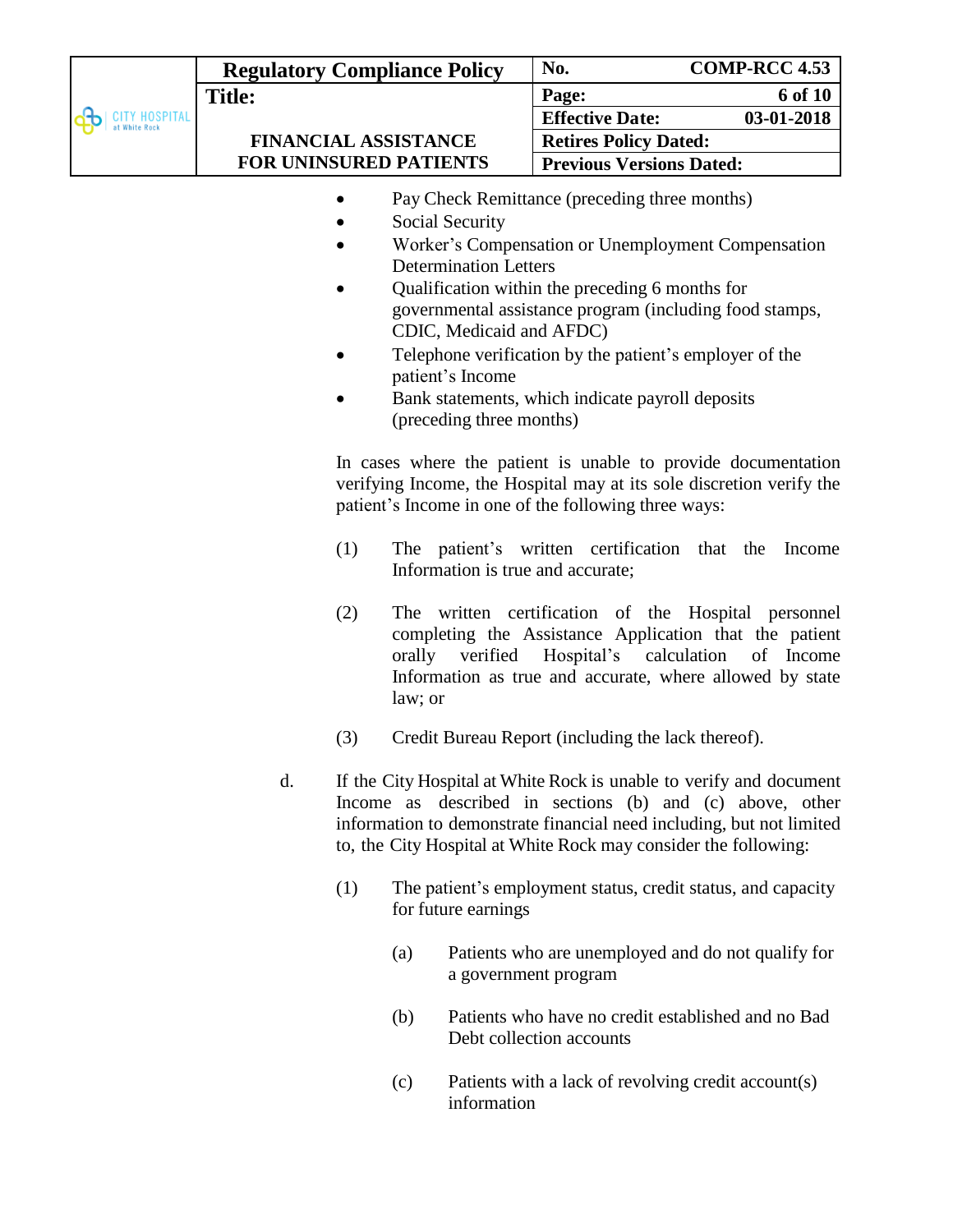| <b>Regulatory Compliance Policy</b> |     |                                 | No.                                                       | <b>COMP-RCC 4.53</b>                                                                                                                                                                                                                                                                                                                                                                                                               |
|-------------------------------------|-----|---------------------------------|-----------------------------------------------------------|------------------------------------------------------------------------------------------------------------------------------------------------------------------------------------------------------------------------------------------------------------------------------------------------------------------------------------------------------------------------------------------------------------------------------------|
| <b>Title:</b>                       |     |                                 | Page:                                                     | 7 of 10                                                                                                                                                                                                                                                                                                                                                                                                                            |
|                                     |     |                                 | <b>Effective Date:</b>                                    | 03-01-2018                                                                                                                                                                                                                                                                                                                                                                                                                         |
| <b>FINANCIAL ASSISTANCE</b>         |     |                                 | <b>Retires Policy Dated:</b>                              |                                                                                                                                                                                                                                                                                                                                                                                                                                    |
| <b>FOR UNINSURED PATIENTS</b>       |     |                                 | <b>Previous Versions Dated:</b>                           |                                                                                                                                                                                                                                                                                                                                                                                                                                    |
|                                     | (d) | information                     |                                                           | Patients with a lack of revolving bank accounts(s)                                                                                                                                                                                                                                                                                                                                                                                 |
|                                     | (e) | line accounts                   |                                                           | Patients with delinquencies reported on open trade                                                                                                                                                                                                                                                                                                                                                                                 |
| (2)                                 |     |                                 | The previous exhaustion of all other available resources. |                                                                                                                                                                                                                                                                                                                                                                                                                                    |
| (3)                                 |     | Catastrophic illness.           |                                                           |                                                                                                                                                                                                                                                                                                                                                                                                                                    |
| (4)                                 |     | the formal application process. |                                                           | Consultation with third-party sources to review a patient's<br>information using predictive models that are recognized by<br>the healthcare industry and based on public record<br>databases, which models evaluate a patient's propensity to<br>pay and permit the Hospital to assess whether a patient has<br>relevant characteristics similar to patients who have<br>historically qualified for Charity Care Discounts through |

3. Request for Additional Information

If the patient does not provide adequate documents, or the information in the provided documents is conflicting or unclear, the City Hospital at White Rock will contact the patient and request additional information. Except to the extent otherwise required by law, the patient's failure to provide requested information within 14 calendar days from the date of the request will result in a denial of the patient's application for Charity Care. Hospital personnel must enter a note into the Hospital computer system and any and all paperwork that was completed will be filed according to the date of the denial note. The Hospital personnel will take no further actions on the assistance application. If requested documentation is obtained prior to six months after the initial denial, all filed documentation will be retrieved and the patient will be reconsidered for Financial Assistance. If requested documentation is obtained after six months from the initial denial, the City Hospital at White Rock will reverify the information provided in the initial application.

4. Classification Pending Income Verification

Except as otherwise required by applicable law, during the income verification process, while the City Hospital at White Rock s collecting the information necessary to determine a patient's eligibility for Charity Care, the patient will be treated as a self-pay patient in accordance with City Hospital at White Rock policies.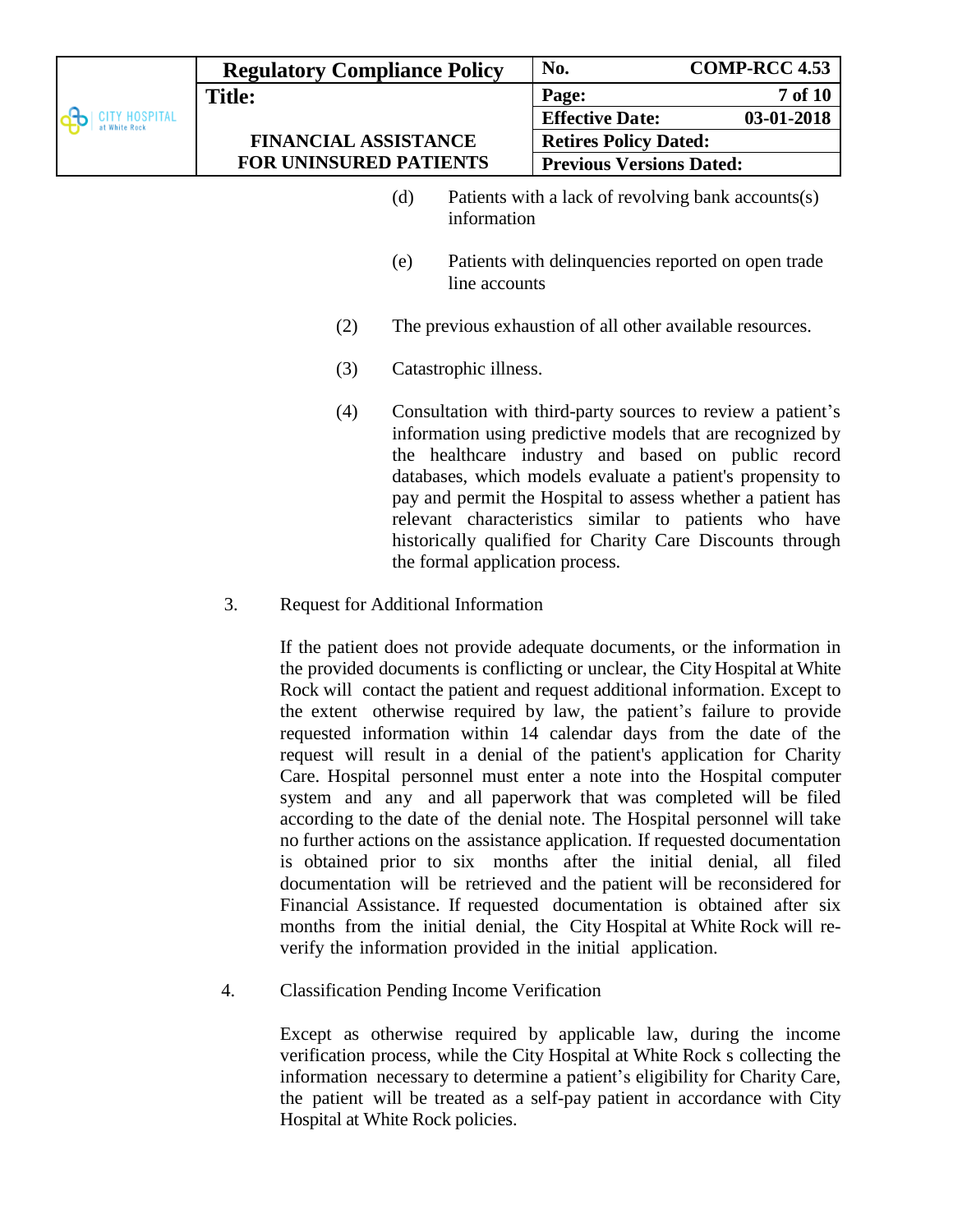|                               | <b>Regulatory Compliance Policy</b> | No.                             | <b>COMP-RCC 4.53</b> |
|-------------------------------|-------------------------------------|---------------------------------|----------------------|
|                               | <b>Title:</b>                       | Page:                           | 8 of 10              |
| ITY HOSPITAL<br>at White Rock |                                     | <b>Effective Date:</b>          | 03-01-2018           |
|                               | <b>FINANCIAL ASSISTANCE</b>         | <b>Retires Policy Dated:</b>    |                      |
|                               | <b>FOR UNINSURED PATIENTS</b>       | <b>Previous Versions Dated:</b> |                      |

5. Information Falsification

Falsification of information will result in denial of the Assistance Application. If, after a patient is granted financial assistance as Financially Indigent, City Hospital at White Rock finds material provision(s) of the Assistance Application to be untrue, the financial assistance will be withdrawn and the patient's account will follow the normal collection processes.

6. Approval Process and Limits

City Hospital at White Rock CFO or designee must approve all Charity Care discounts in writing or electronically. City Hospital at White Rock may not change the financial assistance applications and other eligibility forms without the prior written approval of the Director of Patient Financial Services and the City Hospital at White Rock Vice President of Operations Finance. If an application is approved, the approval applies to balances eligible for financial assistance for all dates of service with twelve months prior to the approval and for additional services provided within six months after the date of approval.

7. Denial of Financial Assistance

If City Hospital at White Rock determines that a patient does not qualify for Charity Care under this policy, City Hospital at White Rock must notify the patient of this decision in writing.

- C. Applying the Discounts
	- 1. After evaluation of a patient's application, patients who qualify as Financially Indigent will be afforded Charity Care discounts in accordance with Section V.C.2., unless Attachment A indicates that a hospital-specific or state-specific addendum or job aid to this policy applies, in which case the discount to be afforded the patient will be set forth in the applicable addendum or job aid.
	- 2. Charity Care Discounts

Financially Indigent individuals will receive a Charity Care Discount of 100% of the City Hospital at White Rock Gross Charges, less any applicable copayment or amount previously paid by the patient or any third party for that care.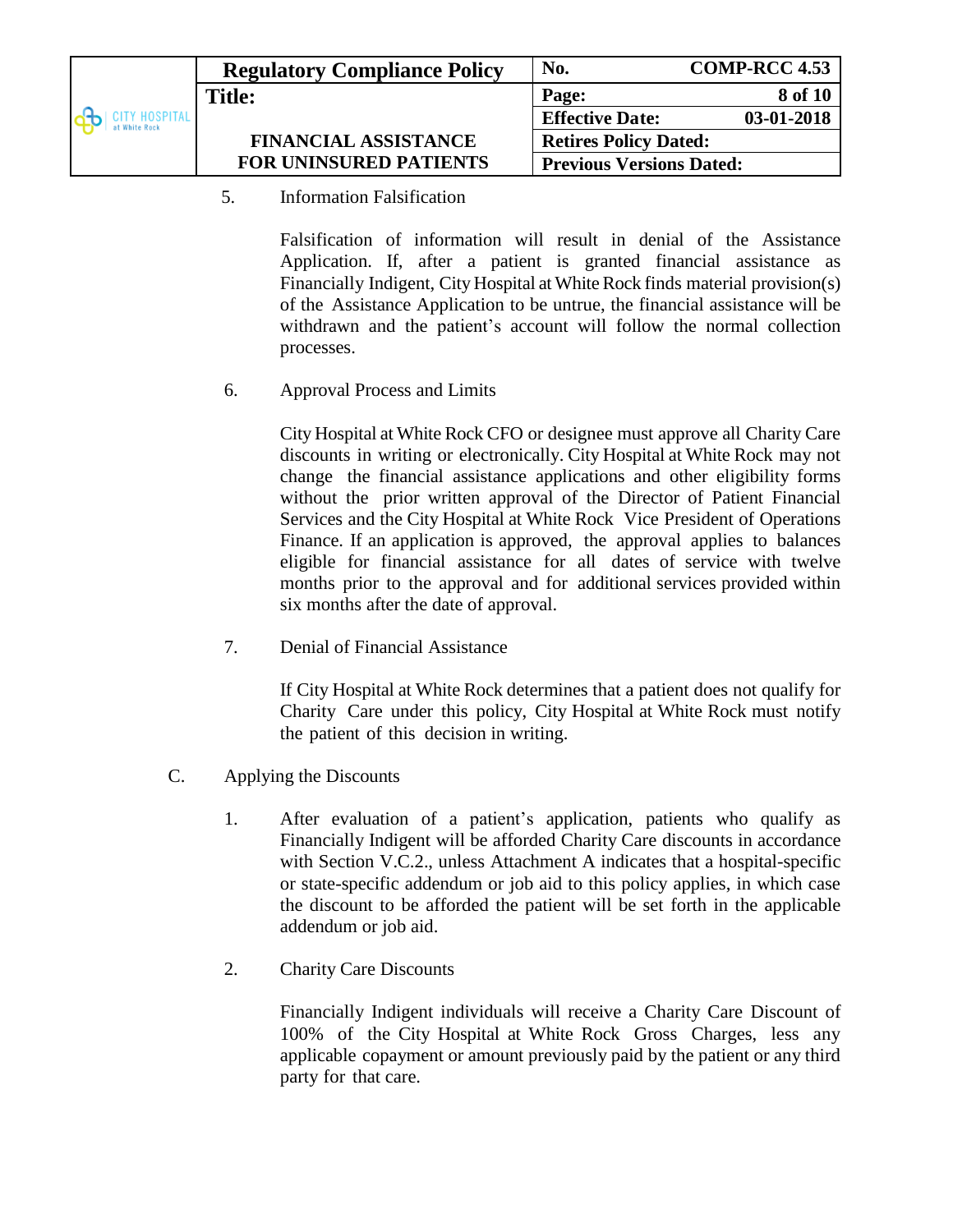|                              | <b>Regulatory Compliance Policy</b> | No.                             | <b>COMP-RCC 4.53</b> |
|------------------------------|-------------------------------------|---------------------------------|----------------------|
|                              | <b>Title:</b>                       | Page:                           | 9 of 10              |
| TY HOSPITAL<br>at White Rock |                                     | <b>Effective Date:</b>          | 03-01-2018           |
|                              | <b>FINANCIAL ASSISTANCE</b>         | <b>Retires Policy Dated:</b>    |                      |
|                              | <b>FOR UNINSURED PATIENTS</b>       | <b>Previous Versions Dated:</b> |                      |

- D. Billing and Collection Processes
	- 1. Posted Notices

City Hospital at White Rock will post notices regarding the availability of financial assistance to uninsured patients. These notices will be posted in visible locations throughout the City Hospital at White Rock such as admitting/registration, billing office and emergency department. The notices will include a contact telephone number that a patient or family member can call for more information. The following specific language complies with the notice requirements: "For help with your Hospital bill or Financial Assistance, please call or ask to see our Financial Counselor or call (214) 324-6100 (M-F 8:30 am to 4:30 pm)."

2. Liens on Primary Residences

City Hospital at White Rock will not, in dealing with patients who quality for Charity Care under this policy, place or foreclose liens on primary residences as a means of collecting unpaid hospital bills.

3. Interest Free, Extended Payment Plans.

City Hospital at White Rock will offer Uninsured Patients extended payment plans to assist in settling past due outstanding hospital bills. In addition, City Hospital at White Rock will not charge Uninsured Patients any interest under such extended payment plans.

4. Body Attachments

City Hospital at White Rock will not use body attachment to require that its Uninsured Patients or responsible party appear in court.

E. Revenue Classification

Conifer is responsible for maintaining the integrity of account classification on the hospital patient accounting system in accordance with City Hospital at White Rock policies and directives. Prior to month-end close, the Director of Revenue Analysis is responsible for approving each Revenue Reclass prior to month-end.

Critical changes in account class are defined as:

- 1. Any account originally assigned to Financial Class as Self-Pay that is reclassed as a result of meeting the criteria for Charity Care
- 2. Any account originally assigned to Financial Class as Charity that is reclassed to Self-Pay as a result of a loss of eligibility for Charity Care